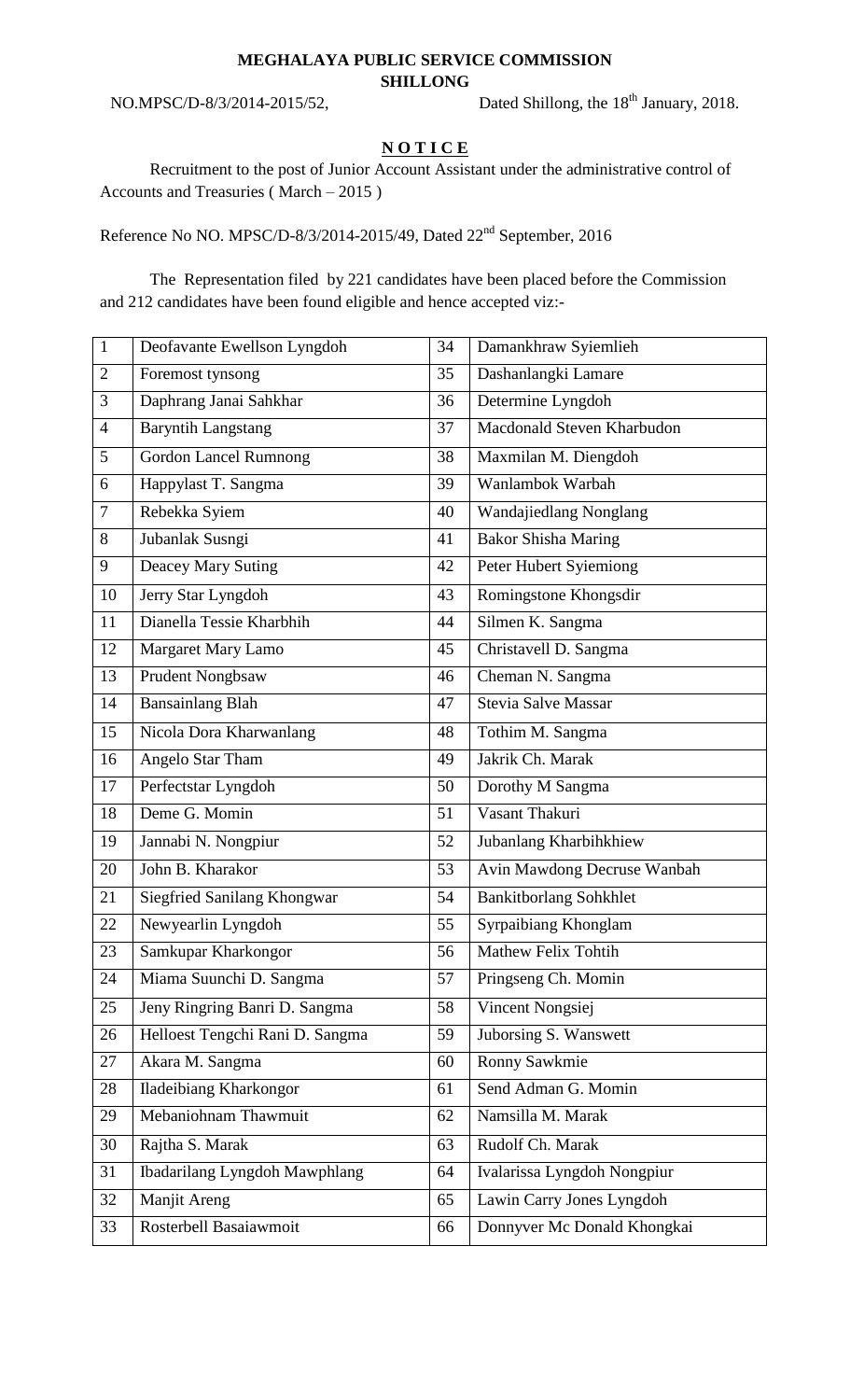| 67  | <b>Ranald Wahlang</b>       | 109 | Dalanglin Doreen Mary Nongdhar   |
|-----|-----------------------------|-----|----------------------------------|
| 68  | Nengchi A. Sangma           | 110 | Esukhaphi M. Pyrtuh              |
| 69  | Suzanna Kharkongor          | 111 | Spailos Diengngan                |
| 70  | Phirinda Suting             | 112 | Peter George Kharlyngdoh         |
| 71  | Scienty Mary Kharphuli      | 113 | Pebiana R. Marak                 |
| 72  | Pyndapbor Lyngdoh Mawlong   | 114 | Mirubilis Marbaniang             |
| 73  | Dapmain Taurussius Mawrie   | 115 | Bajanailin Khongstid             |
| 74  | Sinje Madura D. Shira       | 116 | Soodalangki Kyndiah              |
| 75  | Sencie G. Momin             | 117 | Rika Rymbai                      |
| 76  | Constantine W. Kharngi      | 118 | <b>Bunshah Lyngdoh Mawphlang</b> |
| 77  | Fizyan N Arengh             | 119 | Iarkiru Pyrbot                   |
| 78  | Zasse D. Areng              | 120 | Ksankupar Khongstit              |
| 79  | Deiwanlang Khongphai        | 121 | Grimchi Dome B. Sangma           |
| 80  | George Stephanson Lyngdoh   | 122 | Ibanylla Talang                  |
| 81  | John K Sangma               | 123 | Susie Christie Mukhim            |
| 82  | Orin Balkam Ch. Sangma      | 124 | Santheo Docia syntem             |
| 83  | Rajneesh N. Marak           | 125 | Albanisha Marwein                |
| 84  | David W. Momin              | 126 | Rikrak Sengborn Ch. Sangma       |
| 85  | Bergomi Tangsal B. Sangma   | 127 | Adornson Shylla                  |
| 86  | Benakim T Sangma            | 128 | Nathaniel R. Marak               |
| 87  | Bequeen T. Sangma           | 129 | Mrinal Jyoti Rabha               |
| 88  | Letchi Nomi M. Marak        | 130 | Diangtibhalin Mylliemngap        |
| 89  | Dymsal G. Momin             | 131 | R. Damonlang I. Niang            |
| 90  | Sansline G. Momin           | 132 | Aiboklang Marwein                |
| 91  | Kethleen Ch. Marak          | 133 | <b>Rewon Marbaniang</b>          |
| 92  | <b>Richard Rashir</b>       | 134 | Kynsaibor Rani                   |
| 93  | Baltholomeo A. Marak        | 135 | Sengbath Ch. Marak               |
| 94  | Riksime G. Momin            | 136 | <b>Robert Dkhar</b>              |
| 95  | Tengsram G. Momin           | 137 | Ramonta Koch                     |
| 96  | Larihun Khongjee            | 138 | Licorn M. Sangma                 |
| 97  | Mebith Ch. Marak            | 139 | Bibiana Thabah                   |
| 98  | Rubina Khongsit             | 140 | Runiki Kyndiah                   |
| 99  | Mangkara Dewkhaid           | 141 | Sita Kharsati                    |
| 100 | Moltimer S. Momin           | 142 | Mewanshanbor Kharshiing          |
| 101 | Jimma Stanley N Sangma      | 143 | Crediencestone R. Sangma         |
| 102 | Annestery S. Arengh         | 144 | Majaw Shanboklang S. Sohkhlet    |
| 103 | Sansline G. Momin           | 145 | Aiusha T. Shangpliang            |
| 104 | Tyngshain lang Chyne        | 146 | Rustom Lawai                     |
| 105 | Silbina Marak               | 147 | Amenisha Lyngdoh                 |
| 106 | Rajesh Rabha                | 148 | <b>John Carmess Wahlang</b>      |
| 107 | Mithun Rabha                | 149 | <b>Ibarilin Shangdiar</b>        |
| 108 | Sinje Basillisa Gabil Momin | 150 | Juliana Mary Nongrum             |